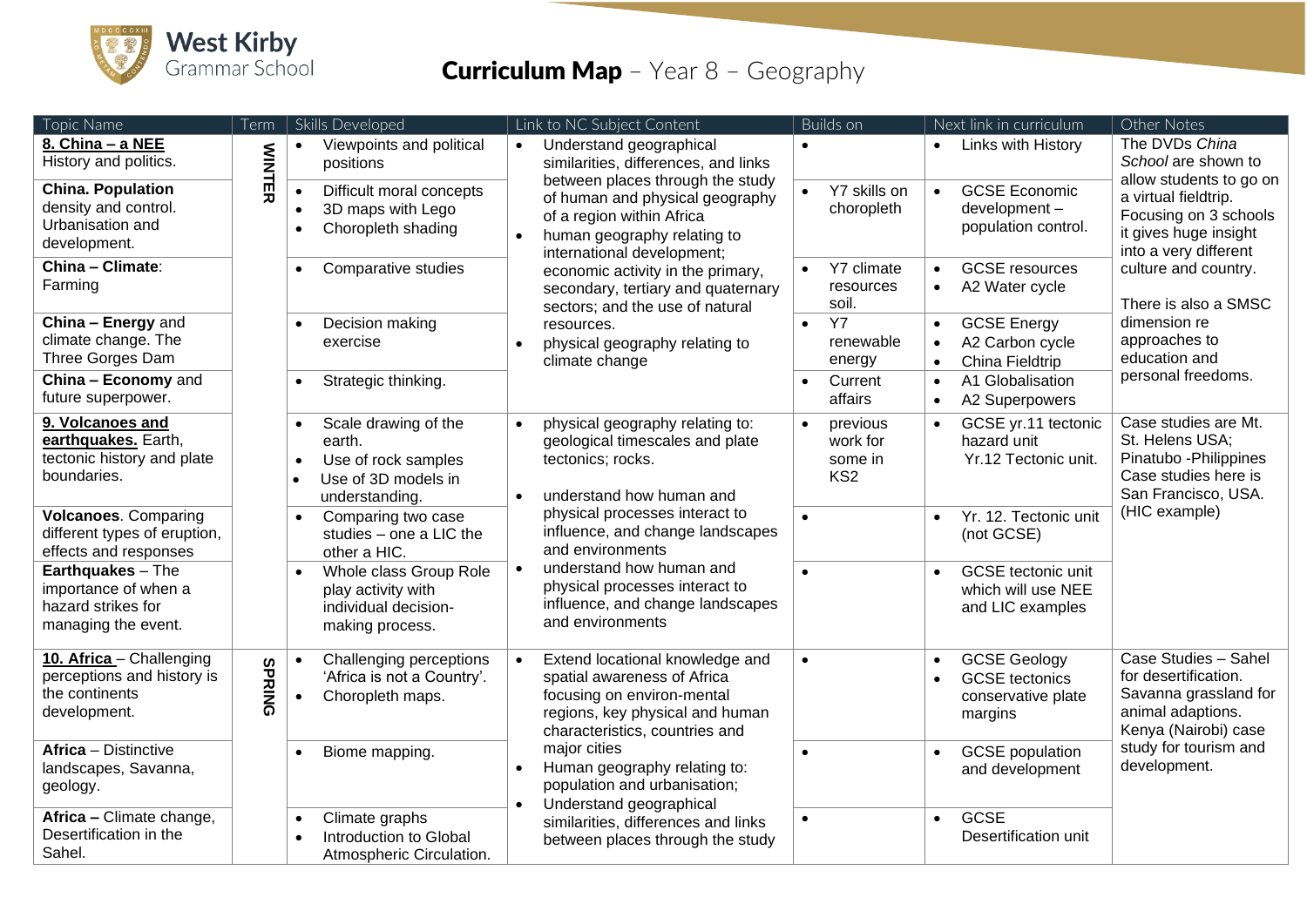

## **Curriculum Map** - Year 8 - Geography

| Kenya - study of a LIC<br>Location and physical<br>geography including the<br>geology of the rift valley<br>and Savanna vegetation |        | Location and map work<br>$\bullet$<br>3D model of rift valley<br>$\bullet$<br>(Yr.7 model club) and<br>how it forms.<br>Choropleth map to show<br>rainfall differences in<br>East and West Africa. | $\bullet$ | of human and physical geography<br>of a region within Africa (Kenya)<br>Understand geographical<br>similarities, differences and links<br>between places through the study<br>of human and physical geography<br>of a region within Africa | $\bullet$ |                                 |                                    | Geology fits with<br>tectonics at Y12.                    |                                                                         |
|------------------------------------------------------------------------------------------------------------------------------------|--------|----------------------------------------------------------------------------------------------------------------------------------------------------------------------------------------------------|-----------|--------------------------------------------------------------------------------------------------------------------------------------------------------------------------------------------------------------------------------------------|-----------|---------------------------------|------------------------------------|-----------------------------------------------------------|-------------------------------------------------------------------------|
| Kenya - Human<br>geography population and<br>tribal groups.                                                                        |        | Population pyramids<br>$\bullet$<br>Possible tea tasting<br>$\bullet$                                                                                                                              |           | Human geography relating to<br>international development;<br>economic activity in the primary,                                                                                                                                             | $\bullet$ |                                 | $\bullet$                          | <b>GCSE</b> economic<br>development unit.                 |                                                                         |
| Kenya - Human<br>Geography. Rural - urban<br>migration Urban<br>settlement                                                         |        | Group memory task -<br>$\bullet$<br>revision technique.<br><b>Literature review Bill</b><br>$\bullet$<br>Bryson's African Diary.                                                                   | $\bullet$ | secondary, tertiary and quaternary<br>sectors; and the use of natural<br>resources.<br>physical geography relating to<br>climate change                                                                                                    | $\bullet$ |                                 |                                    |                                                           |                                                                         |
| Kenya - Tourism in Kenya.<br>A two-sided coin.                                                                                     |        | DVD note taking (after<br>$\bullet$<br>DVD) and virtual field trip<br>to Kenya.<br>Organising notes from<br>$\bullet$<br>several sources.                                                          |           |                                                                                                                                                                                                                                            | $\bullet$ |                                 |                                    |                                                           |                                                                         |
| Kenya - Development<br>issues. How wealthy is<br>Kenya? Is climate change<br>stopping development                                  |        | Interpretation of data<br>from a map and from<br>divided bar graph                                                                                                                                 |           |                                                                                                                                                                                                                                            |           |                                 |                                    |                                                           |                                                                         |
| 11. Globalisation<br>Football: Stitching<br>footballs in Pakistan.                                                                 | SUMMER | A moral dilemma<br>$\bullet$                                                                                                                                                                       |           | Human geography relating to:<br>population and urbanisation;<br>international development;                                                                                                                                                 | $\bullet$ |                                 | $\bullet$                          | <b>GCSE Economic</b><br>development                       |                                                                         |
| Global companies: Levi,<br>Gap and Nike. Mr Vanes<br>Jeans.                                                                        |        | Base map to show<br>linkages.                                                                                                                                                                      |           | economic activity in the primary,<br>secondary, tertiary and quaternary<br>sectors; and the use of natural<br>resources.                                                                                                                   | $\bullet$ | $\bullet$<br>$\bullet$          | A1 globalisation<br>A2 Superpowers |                                                           |                                                                         |
| <b>Global chains of</b><br>production - who really<br>pays the real price of<br>fashion.                                           |        | Group presentation -<br>moral issue.                                                                                                                                                               |           |                                                                                                                                                                                                                                            | $\bullet$ |                                 |                                    | <b>GCSE Resources -</b><br>impact on the<br>environment.  |                                                                         |
| <b>Global Trade and</b><br>development. Is it fair?                                                                                |        | Role play - trade game.<br>Negotiating and working<br>collaboratively                                                                                                                              |           |                                                                                                                                                                                                                                            |           | <b>Y11</b><br>economic<br>trade |                                    |                                                           |                                                                         |
| <b>Urbanisation -</b><br>Karnataka, India.                                                                                         |        | Moral dilemma<br>$\bullet$<br>Photograph/source<br>analysis                                                                                                                                        |           | Human geography relating to<br>urbanisation and its impacts                                                                                                                                                                                |           | Y8 Kenya<br>and Y9<br>urban     | $\bullet$                          | <b>GCSE Urban Issues</b><br>and Challenges -<br>Impact of | Progress in geography<br>textbooks to be used.<br>Case study looking at |